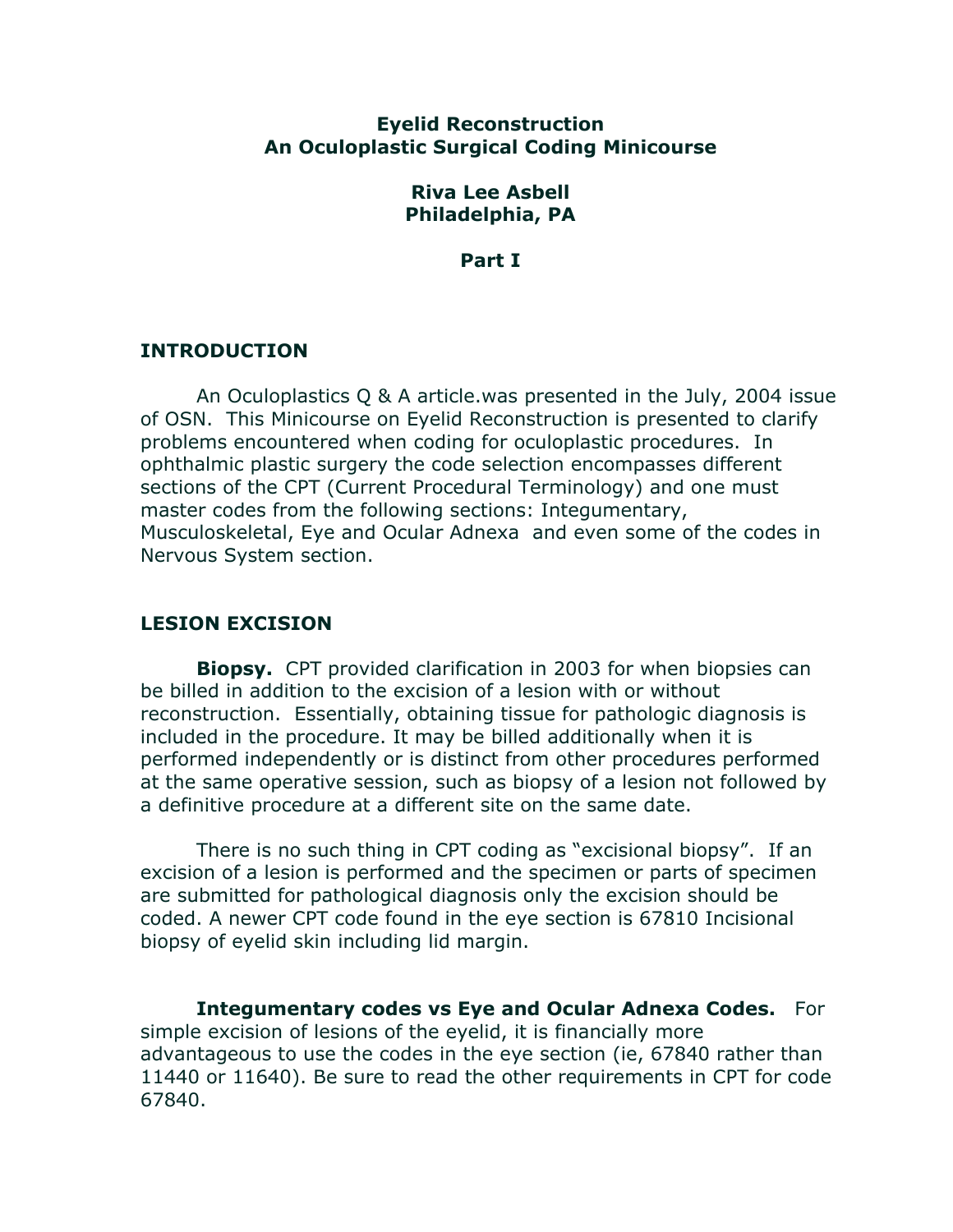**Size determination.** This was also clarified in 2003. Excision is defined by CPT as full-thickness (through the dermis) removal of a lesion including margins and includes simple (non-layered) closure. Codes in Integumentary system are listed by size, and the size to be reported is determined by measuring the greatest clinical diameter of the apparent lesion plus those margins required for complete excision. Therefore, the code reported (excised diameter) includes lesion diameter plus the most narrow margins required based on the physician's judgment. The measurement of the lesion plus margin is made prior to excision. An example: if a facial malignant lesion's greatest diameter is 0.9 cm and the superior and inferior margin to be excised are each 0.3 cm then the total size would be  $0.9 + 0.6 = 1.5$  cm = CPT code 11642.

Size determination in reference to Adjacent Tissue Transfer and Rearrangement is different from the above in that some sets of codes include excision of lesion(s) and others do not. **All the tissue rearrangement codes (14020-14300) include excision as do the eyelid excision and repair codes (67961 and 67966)**. If the excision is not a part of the description of the code and the repair is at a higher level than direct closure, then you can usually code for it. CPT states that for excision of benign or malignant lesions requiring more than simple closure, ie, requiring intermediate or complex closure you may additionally report the intermediate closure codes (12031 – 12057) or the complex closure codes (13100 – 13153).

### **ADJACENT TISSUE TRANSFER OR REARRANGEMENT**

**Size determination.** In 2004, new guidelines were added to this section since it was felt that significant under-determinations of the size of a defect were being reported. The new guidelines state that for purposes of code selection, the term "defect" includes primary and secondary defects. The primary defect resulting from the excision of lesion, along with the secondary defect resulting from flap design to perform a reconstruction, are measured together to determine the size used in selecting the code.

In eyelid reconstruction the secondary defect may be considerably larger than the primary defect area, especially when large flaps are used.

**Frozen section.** CPT guidelines instruct that when frozen section pathology reveals margin excisions that are not adequate, a single excision code should be used to report the additional excision and reexcision(s) necessary at the same operative session. When performed on a single day then the code(s) are reported only once, and for the largest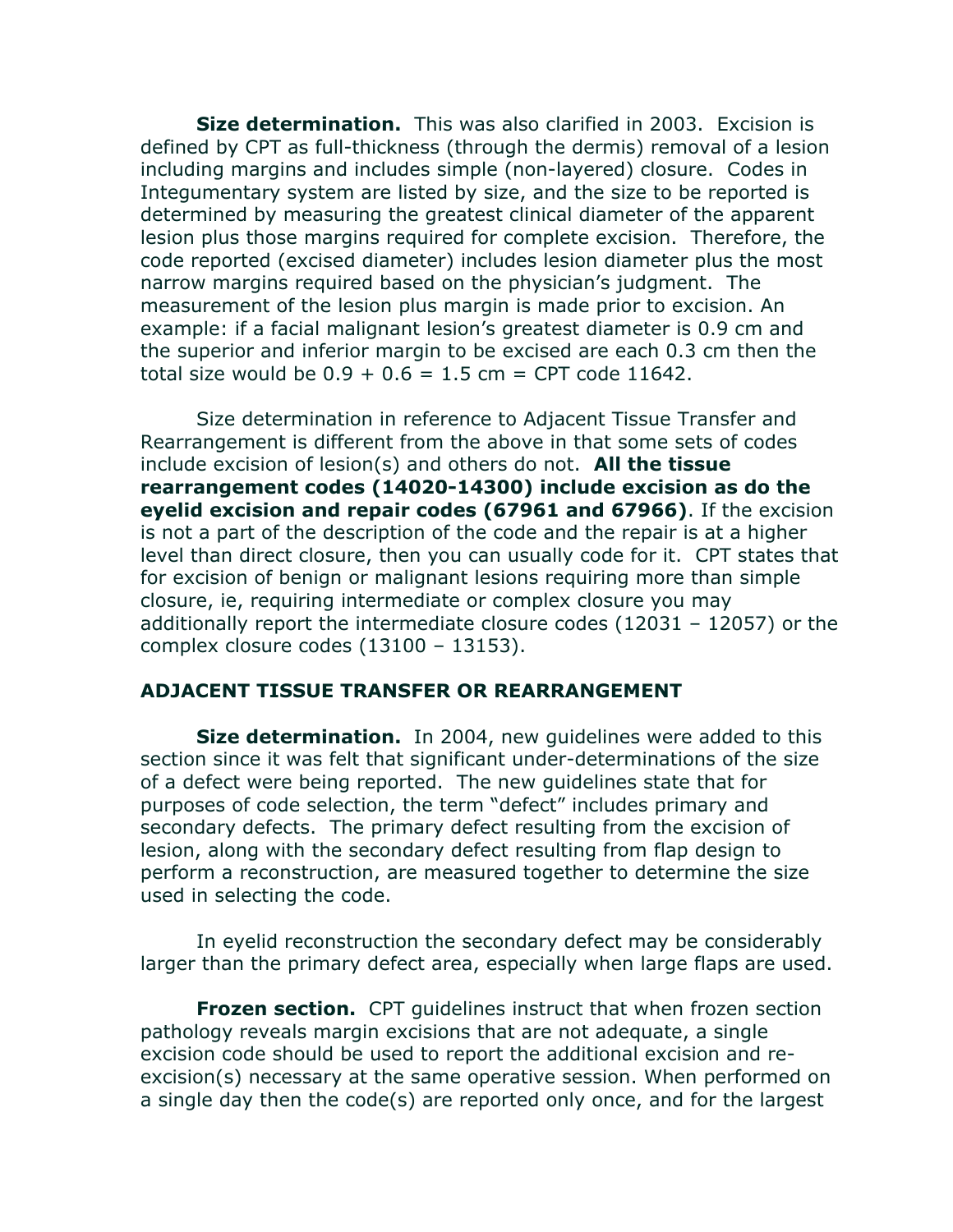size defect. Re-excision procedures performed to widen margins at subsequent operative sessions should be reported by using the code appropriate to identify the size, location, and type of excision performed. The modifier -58 is appended if the re-excision is performed during the post-operative period of the primary excision procedure.

**Procedure definition.** Adjacent Tissue Transfer and Rearrangement codes include excision of the lesion. These are the codes to be used for Z-Plasty, W-PLasty, V-Y Plasty, rotation flap (Tenzel flap), advancement flap, double pedicle flap. If these procedures are used in trauma cases, such as laceration repair, the surgeon must create the configuration. These codes are not to be used when closure of a laceration accidentally results in these configurations.

# **GRAFTS**

**Additive Procedures.** All kinds of grafts (skin grafts, dermal-fatfascia, ear cartilage etc.) are payable in addition to the reconstructive procedures, unless the code descriptor states that the procedure includes obtaining the graft. When multiple grafts are used they are payable according to multiple surgery payment guidelines. Frequently, however, payment for the second graft is denied and may only be recouped in post payment review. If you are using the same procedure code more than once for reconstruction of the same site, as with placement of multiple composite grafts in an eyelid for example, then the second graft must have modifier -59 appended to it to indicate that this is not a duplicate procedure.

An exception to coding separately for grafts occurs when various conjunctivoplasty procedures are performed - for most of these codes the conjunctival or buccal mucosa graft is included. Ptosis repair using autogenous fascia lata also included the obtaining of the fascia lata in the primary code (67902)

**Use of CPT code 15004/5.** This code description states: Surgical preparation or creation of recipient site by excision of open wounds, burn eschar, or scar (including subcutaneous tissues;...

It is not usually used with routine excision(s) of lesions or reconstruction as an additional code.

### **STAGED PROCEDURES**

There are only a few staged procedures for ophthalmology and procedure code 67975 (reconstruction of eyelid, full thickness by transfer